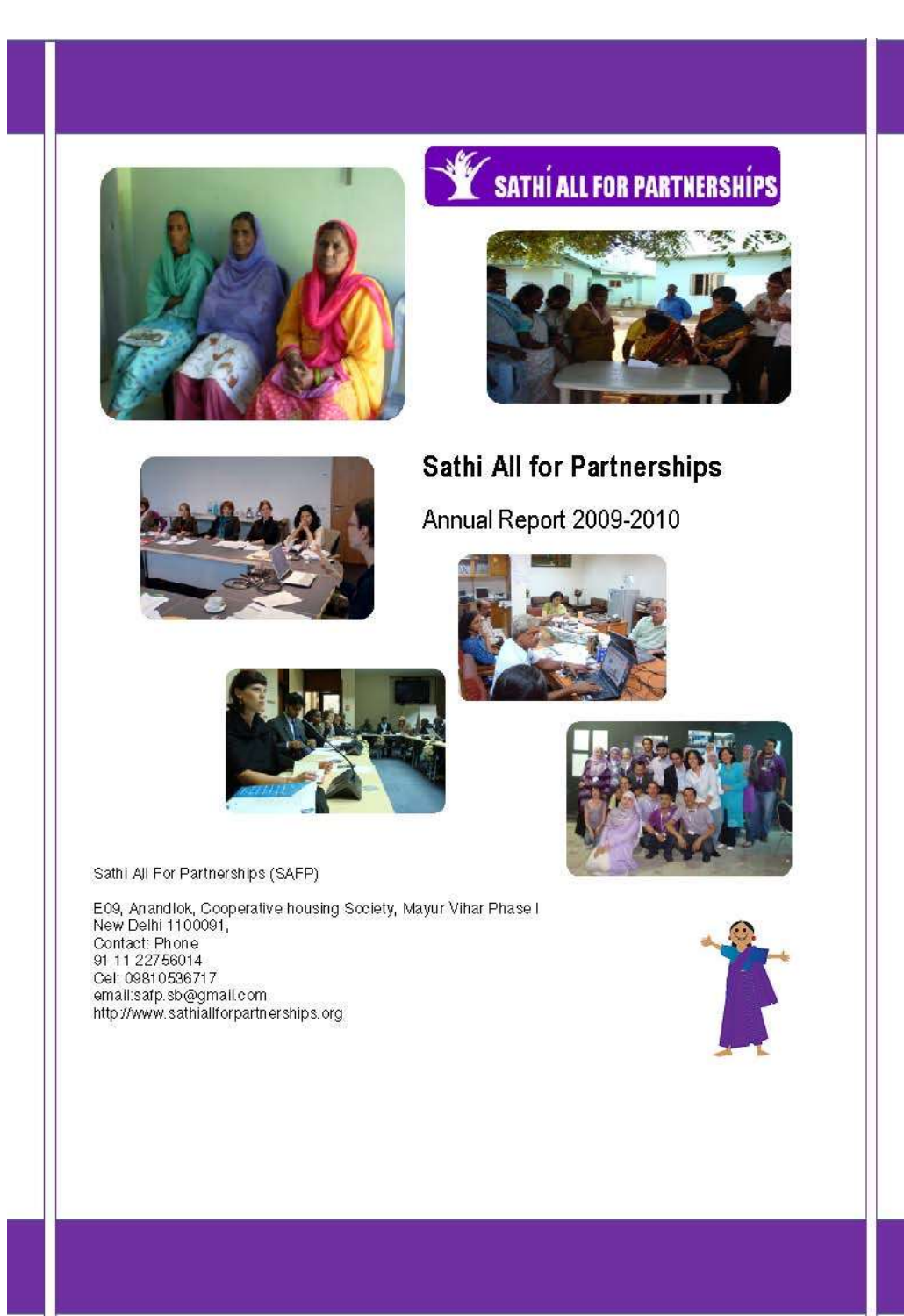# **Sathi All for Partnerships, Annual Report 2009-2010**

# **Note from The Executive Director**

This year SAFP has gone through experiences that have lead our team to reflect on the mode of work our group could follow. SAFP has been vary of building itself as an institution and the year has strengthened our belief that voluntary contributions will make the social change we desire manifest itself with more strength than a funded process. The funding support this year came from NCW, UNIFEM, Food Water Security Coalition and from CWLR membership. We are great full for all contributions. This report enumerates the main projects, events and processes at work.

What I will like to do is to share with you an experience this year where we struggled with the idea of moving away from a physical to a virtual office. Even though we have afforded an office place, most of us travelled all the time and could work on the move or from our own spaces.

For both our target groups SAFP was instrumental in getting resources together. Yet we could not resource ourselves as professionals. At times we felt more of our time went in doing work we like doing. Our target groups have however been more engrossed than us. Once resources have reached the groups they have become very insular in managing a specific activity and looking inwards rather than making collaborative work move ahead. Sathi all for Partnerships philosophy is to promote multiple partnerships but the relationship of one own resource and the will to share it on agreed terms is a block that needs further working upon. For example 100 acres of land was given on use rights to women's groups by Suzlon foundation. This work was done through work of SAFP as an intermediary and the aspiration of SAFP to stretch the role to develop further work collaborations to a next level of work did not happen till March 2010. Experience tells SAFP that it needs to alter of working that it followed previously.

The ways of development work has changed tremendously. The issues that SAFP has worked upon since 2003 have now been taken on by resource agencies with human resource identified and expertise developed to carry forward work in different capacities. The support for advocacy is slowly shifting to working on tangible and perceptible change in people's lives. Therefore the funding support has become demanding to have field base. SAFP team struggled with UN government department with numerous proposals. Even knowing people closely and being professionally competent to produce good proposals was not enough to get project awards. It seems to us that to win proposals organizations need to invest in many areas at the same time. The advocacy of creating partnerships as a method has becoming an area of voluntary contribution. SAFP thus could not benefit much from funding support but on the other hand the non funded support poured in as voluntary contributions of many people who believed in what SAFP stood for.

Care givers have got together to building self support with SAFP help. The entire work this year centered around training for self reliance. All meetings but a few for disabling mental illness have been held in individuals homes of people. Each time people get together in warmth of their own families, it requires the space and permissions of others at homes in Delhi and elsewhere. These permissions are got and thus the thinking for this work is shared by many more than just staff members of SAFP. Ms Susan Neymier extended voluntary support in creating a gender monitoring system with SAFP. She also paid for travel and stay of SAFP staff to Germany and organized a presentation for SAFP at GTZ office in Eschbonn. Ms Bridget Hartland Johnson offered to give money from her provident funds saving for SAFP representation to a UN habitat meeting. She already has given considerable time to build the communications of SAFP this year. Dr Muxi hosted SAFP in Barcelona and Ms Katherine Koit hosted SAFP team in Paris.

Of special mention is the work of volunteers. Ms Sujata Sharma learnt about SAFP work and was inspired to work on widow pension outreach to Muslim women. She worked for SAFP only for a short period but on her own invested the remaining time she had to get women their entitlement to the widow pension from government of Delhi. This task involved many trips to the government departments as well as women's homes in Shaheen Bagh and Abul Fazal in Okhla area but relentlessly she worked on her own to complete all official requirements for the process.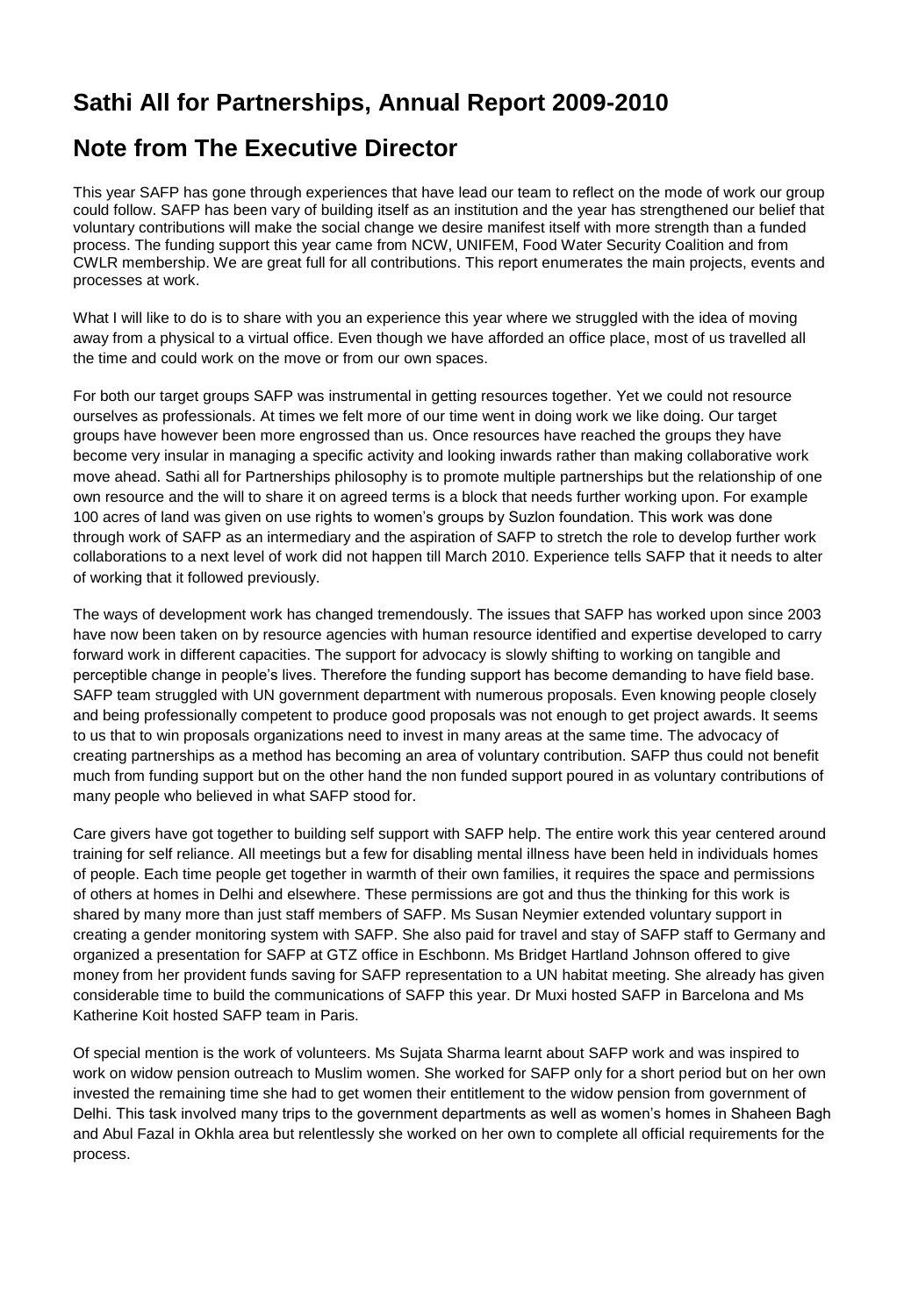Other volunteers came in to work for SAFP include Ms Shikha for helped in communications in French, Mr Shashank Jain who transcribed a report , Ms Swati Gupta who assisted in developing a proposal for submission to UNIFEM. Senior retired people like Dr. Indira Baptista and Ms Santwana Nigam worked with us on a seminar documentation. It is with the contribution for these wonderful people that SAFP has been able to achieve progress in its work this year.

#### **Executive Director Ms.Deepika Nair:**

She had worked on Research, training and monitoring of development projects related to child rights, health and education issues for the past 25 years. She has also undertaken assignments world wide on disability, She is the focal<br>point to develop the Disable mental illness and the care givers urban



consultation program for SAFP, which will link the resource rights agenda of the marginalized of the rural and urban<br>areas. Ms Nair is also a board member of Rashmi an organization working in the field of mental health.



#### Programme Director Ms.Shivani Bhardwai

An M Phillip women sistudies Ms.Bhardwaj looks after the programme management for SAFP. Ms. Bhardway is also<br>on the board of the Habitat International Coalition with a mandate to strengthen its Women and Habitat Network



SAFP. Geeta has co authored training manuals & documents. Ms. Sujata Sharma: A BSC botany Hons & PG Diploma in Public Relations and IT. Sujata has worked on SAFP s project for capacity building of gender resource advocates supported by UNIFEM & developed work among Muslim & Indigenous women's groups in

Delhi. Currently she engages herself to liaise with government departments to make allocations & projects that work for women.

Ms Geeta Govil: A graduate in Engineering (Hons) with an MA in History & diploma in Computers, Geeta is responsible for website

development, human relations and information management for

**Programme Associates** 



#### Account Officer Ms Vijay Luxmi

(jay takes care of financial management and<br>ccounting. Her work includes accounts, budget<br>nonitoring.of.current.projects.and.banking



#### Administrator Mr. Vishal Khewa

r.Khewa's core responsibility is managing hospitality He also takes care of the administration<br>responsibilities, undertakes field work and maintains<br>office-documents and records.

Ms. Bridgit Hartland Johnson: An Engineering Graduate, Bridgit provides experience from the corporate world and develops proposals, concept notes & presentations for SAFP.

Mr. Alessandro Tosatto: A marketing & Management Graduate, Alex is contributing towards developing SAFP s work in the area of women's rights. His current assignments include developing business proposals and updating the SAFP web site



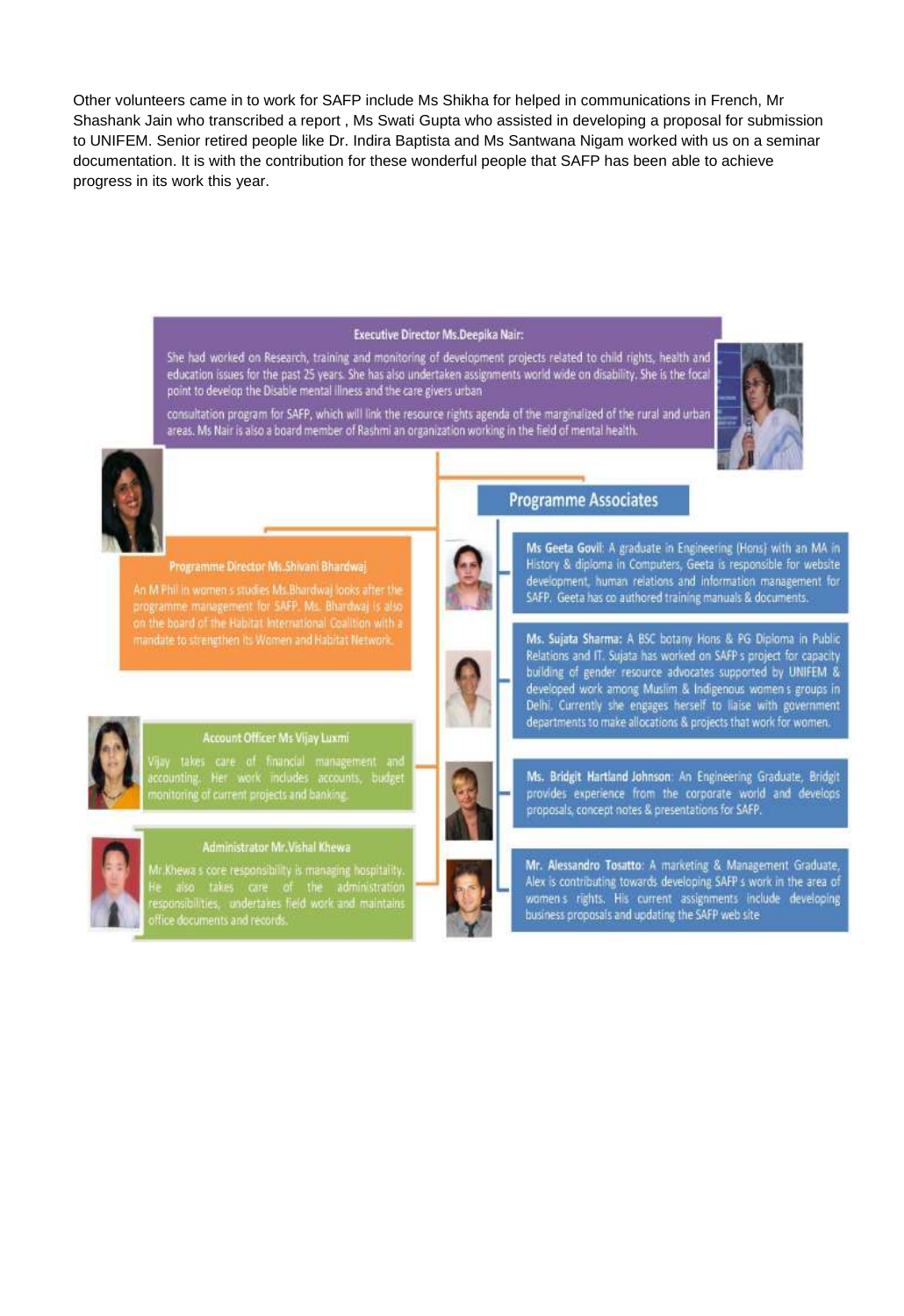# **Chapter 1.**

# **Introduction**

SAFP builds capacity on women's livelihood and resource rights and disabling metal illness. In 2003 four women came together to develop issues neglected by the social sector and to make a difference to the lives of vulnerable groups of people. A year later Sathi all for partnerships was registered as a public trust in 2004.Nowadays, SAFP continues its work as a Secretariat for two International forums; Consult for Women and Land Rights (CWLR) and Women and Habitat Network, by working on projects to increase resources for the marginalised.

Activities range from advocacy to grass roots interventions covering 10 states in India and supported by members from 20 countries globally. SAFP activities therefore collate learning and build knowledge by sharing it across the world. SAFP has experience of working with women and men on gender equality issues

and plays an active role in articulation for women's groups such as; the unorganized sector, indigenous



people and Muslims, in both urban and rural areas.

Our organization is committed to Disabling Mental Illness, a movement to achieve highest levels of 'wellness' and coping skills for persons with mental health/illness and their families.

International experience sharing continues offering internship opportunities to international students; the collaboration begun

people and Muslims, in both urban and rural areas.

Our organization is committed to Disabling Mental Illness, a movement to achieve highest levels of `wellness' and coping skills for persons with mental health/illness and their families.

International experience sharing continues offering internship opportunities to international students; the collaboration begun in

2009 with AIESEC, a student association spread over 107 countries, officially founded in Rotterdam, Netherland in 1948, will be renewed also this year, contributing to knowledge increase for both the organization and individuals. This program will provide training in gender equality for the interns to enhance an international experience collation in the focus area of increasing women resources. The Sustainable Development Gender Equal Zone (SDGEZ) or WRZ (women resource zone) as a concept was developed and shared across our global and local partners such that projects related with its implementation could further our mission to empower women with increased access to resources. We worked on this throughout the year to build this as a core activity for the future for SAFP.

Most work was done with help of UNIFEM support and SAFP needs to thank, Ms Vandana Mahajhan and Dr Govind Kelkar for their support and guidance. When newer leadership in UNIFEM took over, they took some time to understand our focus. UNIFEM too changes its ways of working in India, from supporting small groups like ours to handling work with help of larger organizations who could support the UNIFEM strengthening as UN women. It has been becoming clearer to SAFP that either we too become large corporate entities or we run enterprise of our own to sustain our activities and continue our work through a non funded mode. This year the SAFP board met several times to consider different kind of enterprises as funding was considerable shrunk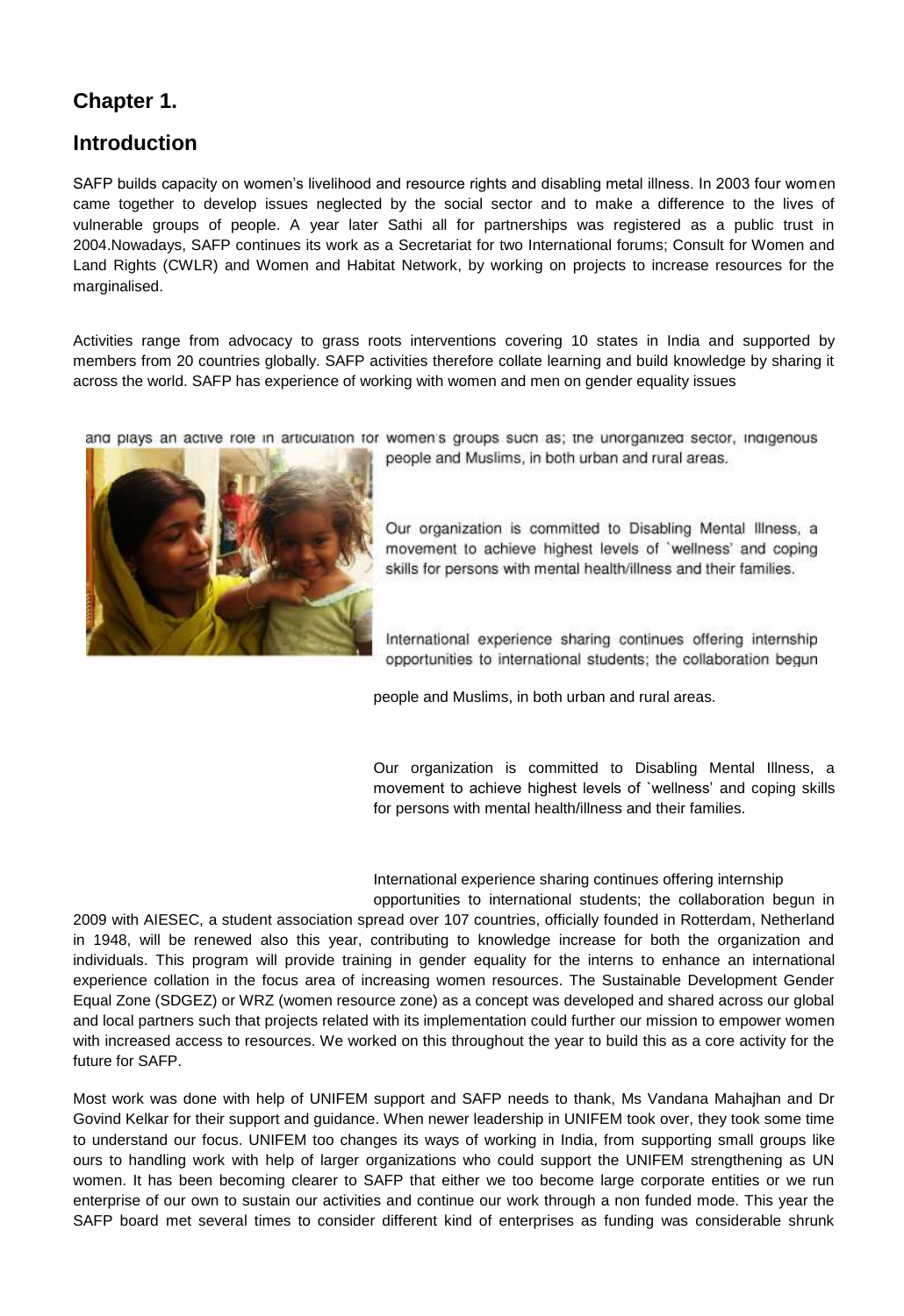during the year with even less hopes for it increase next year.

Through out the year SAFP worked very hard to prepare global and national and state level bids for taking on work. Each process was more grilling than the previous and it became clearer that professionalization and corporatization of NGO sector is here to stay. However SAFP team did travel on invitations to work on activities it has planned through voluntary support of its members and civil society.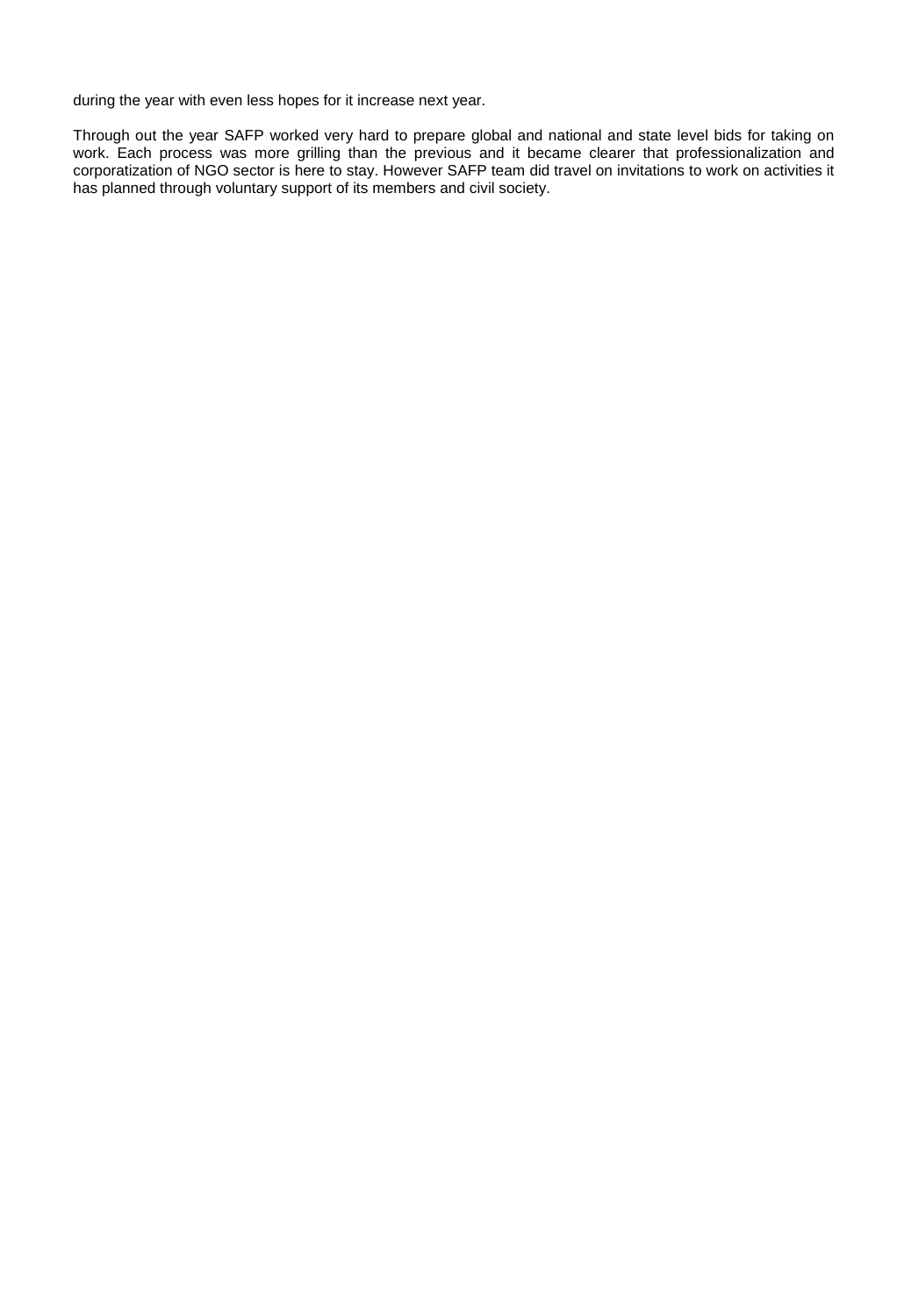# **Chapter 2.**

# **Advocacy and lobby for women resource rights**

## **2.1 CWLR**

### **2.1.1 CWLR information**

Consult for Women and Land Rights secretariat is presently held by Sathi All For Partnerships. It was entrusted as the secretariat by CWLR members at the National Workshop in Allahabad in May 2004 and reinforced at the international consultation organized at UNDP hall in November 2005. The secretariat is the coordinating and implementing body of CWLR's activities and policy objectives as formulated by the executive committee. The secretariat works in close collaboration with the executive committee and at present all CWLR members work as honorary members.

The Consult for Women and Land Rights members operates through the secretariat that is responsible for firming a program of action for developing a program on women and resource rights by:

- 1 Building alliances with CWLR members.
- 2 Building awareness on Women's Land Rights.
- 3 Protection and promotion of Women land and resource rights.

4 Organizing and carrying out state-level meetings and one national-level workshop in collaboration with other grass root organizations as part of the Consult on Women and Land Rights.

- 5 Organizing civil society and NGO interface with the government.
- 6 Developing pilot initiatives on women and resource rights.
- 7 Strengthening the CWLR with state level chapters and learning from International exchange programs.

### **2.1.2 Issues of SAFP as CWLR**

Women role and status in society are often marginalized and face numerous discrimination. SAFP, as CWLR Secretariat, plays an important roles in women empowerment, dealing with the issues reported below. SAFP acts and encourages changes to women's status, organizing and attending events, meeting communities and women consults and committees. The goal is to make women and marginalized people understand their rights and have an impact on government, private sector and individuals to have a change.

#### • **Muslim Women's Right to Land, Resources and Livelihood**

When the community itself is socially and economically backward and under constant threat of their very existence, the position of women of that community can not be better. Muslim women in India being a minority within a minority face various social, economic, political and identity problems which ultimately affect their access to various resources.

The situation of Muslim women is little different from other marginalized sections especially with that of Hindu community as there is no legal entitlement of women in the agricultural land of the family.

Women's illiteracy and several restrictions made in the name of religion and cultural practices inhibit their awareness and exposure to changing social and economic situation arising out of liberalization, privatization and globalization. They are unable to take advantage of various government schemes due to their ignorance and hence, remain socially and economically backward and often become the victim of oppression made in the name of religion. This year SAFP reached out to Muslim women leaders in 8 different contexts. Proposals were drafted for them to get additional support for their activities. Meetings were organized in Vikasnagar in Uttranchal, Moradabad and Lucknow in UP.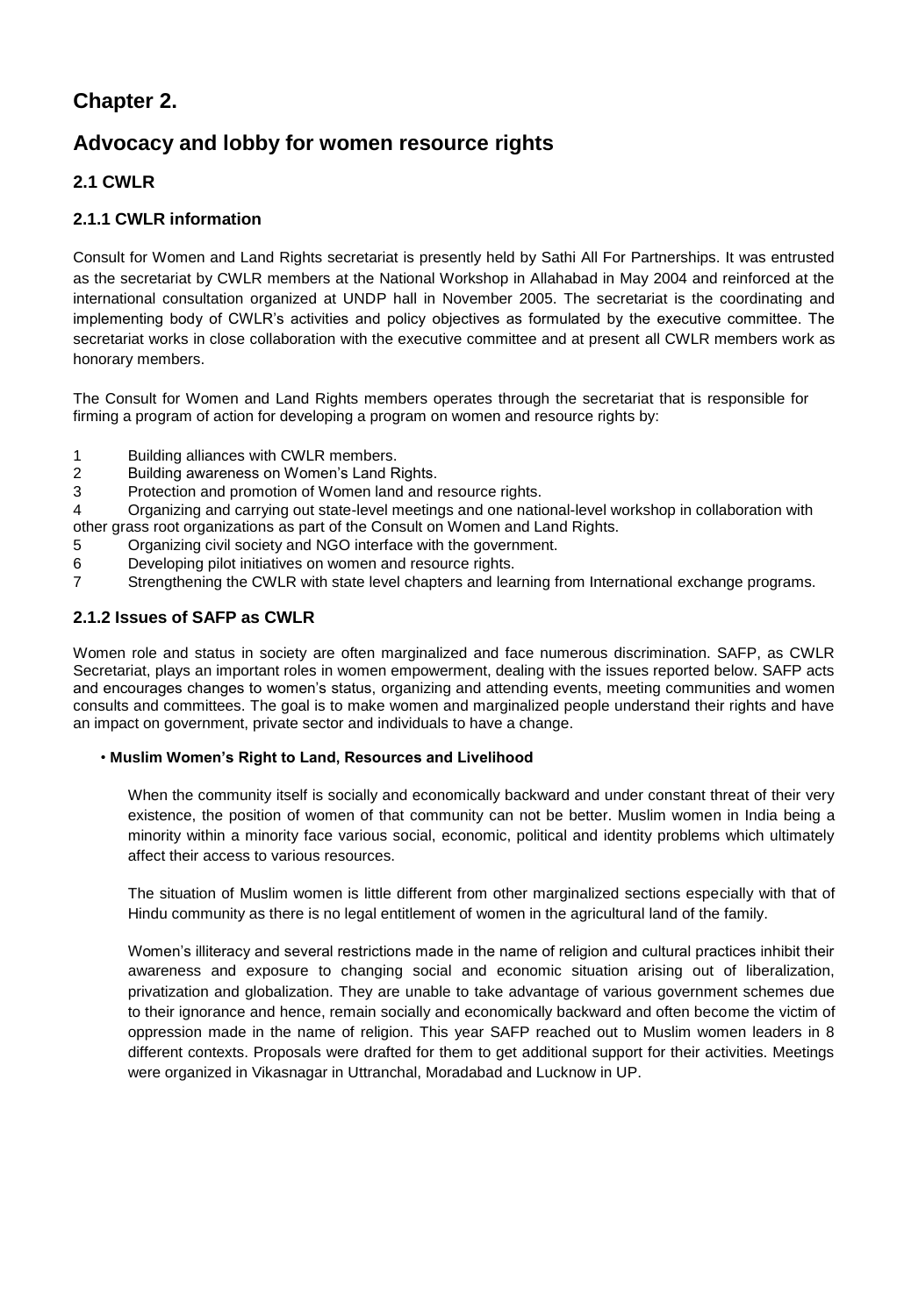CWLR membership in different parts of the country participated in events that SAFP got invited to. Dr Sabiha Hussain led these initiatives and representations in Jakarta and Gujrat.

#### • **Tribal Women's Right to Land, Resources and Livelihood**

The tribal people oppose land ownership by individuals in the community, as community owns the land. The tribal way of living presupposes that human beings belong to nature thus they cannot own land but only participate in its protection. The changing context of pressures from the market has however led to the erosion of tribal people's lifestyle and beliefs. Tribal people's land is under threat from mining companies and over all development paradigms. Tribal people are loosing their traditional rights and concessions over forestland due to large development projects, unfavorable government displacement policies and increasing control of land by corporate bodies. This has lowered their status and led to homelessness, increased violence against women and trafficking. The impact of globalization has aggravated land scarcity and has further impacted tribal women's livelihood rights. Privatization and individualization of tribal community land also makes women destitute. This particular year was important to develop deeper links with tribal women groups in MP and Chattisgarh. The CWLR member represented themselves in national forums organized by Wada Na Todo and CBJA in Delhi. Grassroots women leaders across the country came together and made a strong statement on the experiences of women who face acute social and economic discrimination – including Dalits, Denotified & Nomadic Tribes, Adivasis, Forest Dwellers, Muslim Minorities, Women with Disabilities & Single Women. The initiative was founded on the premise that the struggle to end poverty is powerless without the participation and leadership of women, and that the government cannot be effective unless the women's agenda is central to its policies, programs and budgets.

#### • **Women and resources in Urban Areas**

The process of increasing greater women's ownership on housing, land, resources in city development plans needs to be nurtured through inter ministerial coordination committees by adopting a Women Resource Right Agenda. Sathi has been lobbying with CWLR members consent that the government reserves spaces for workers in city and rural areas by allotting 25% of residential and commercial land under ownership of women workers collectives. Women workers from 4 different states developed proposals and submitted them to their district administration. SAFP

with support of National Commission for Women.

#### • **Land, Resources and Livelihood Rights of women in Agriculture.**

Across our country social perceptions dictate that women play the role of producers and providers of food and nutritional security, as well as agriculturalists. Their responsibilities within this family construct are that of caretakers of the home, and managers of natural resources. But they do not have the ownership of land. Despite constitutional provision having entitled women with equal inheritance rights to sons and daughters have seldom claimed their right. The reason is that customs enforce daughter to believe that they are temporary members of the family. Thus daughters do not demand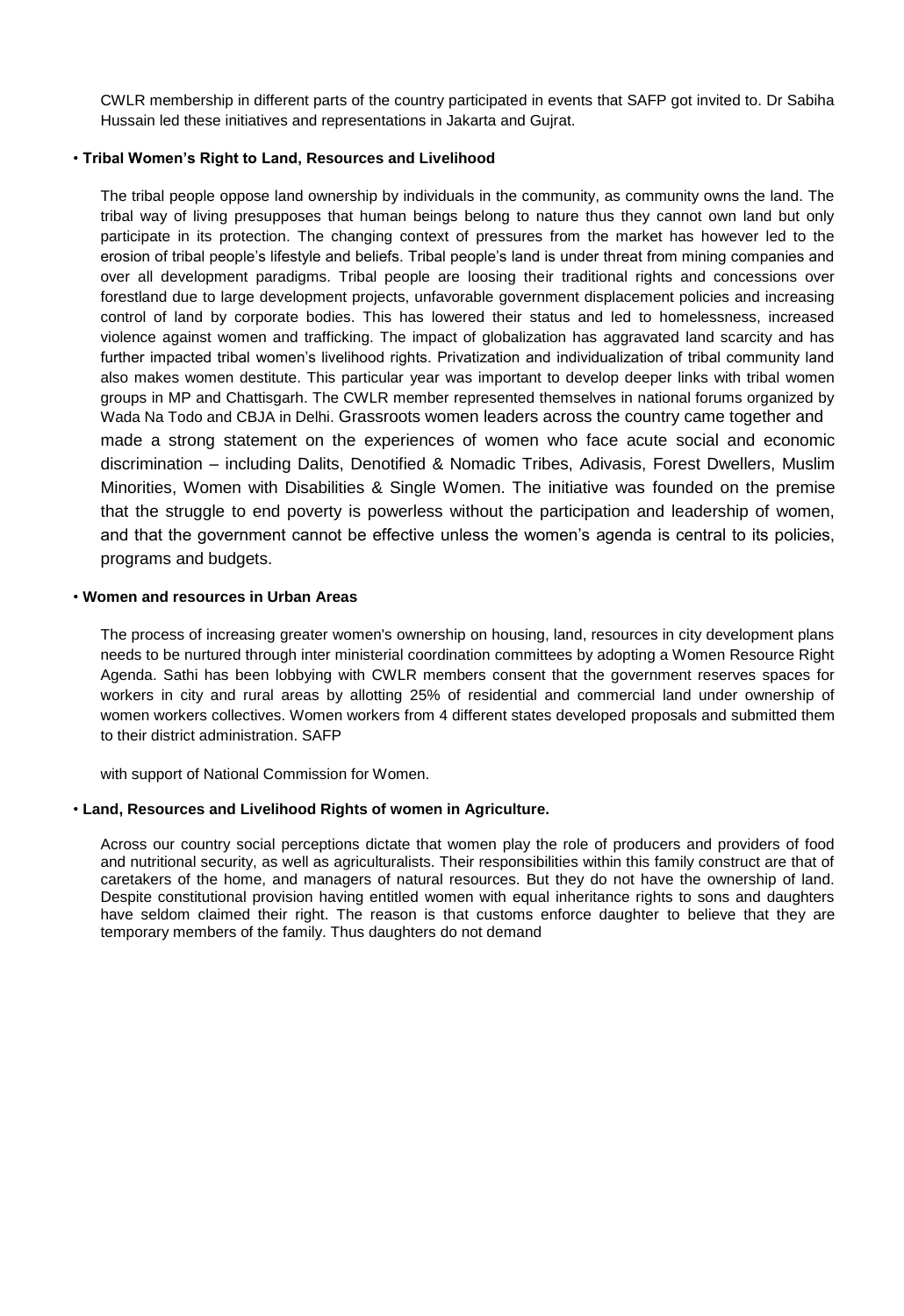rights in natal family when dowry has been paid during their marriage. Moreover, as the migration of male members of the family for work is a common issue across India, land property instead of being entitled in the name of women are inherited by sons. Even as Hindu Succession Act gave equal rights to daughters through the 2005 amendment the number of cases in the court have not been recorded to monitor if the women have begun access and control of agricultural land as a result for the change in law. SAFP has dealt with inquires on land rights on a regular basis that it gets referred to its members like Mahila Daxita Samiti and Lawyers within its contact. Affirmative action on agricultural land is needed to develop this area as a definite way to increase women's resource base. The WRZ rural concepts were accepted by CWLR member on SAFP instance and 6 rural groups are now working towards action agenda to develop this context. GEAG presented one such possibility of WRZ in context of agricultural land in Gorakhpur. This presentation was received well at a national consultation organized by SAFP in November 2009 in Habitat centre.

provided these workers training opportunity as well as representational space in a public nearing with support of National Commission for Women.

#### Land, Resources and Livelihood Rights of women in Agriculture.

Across our country social perceptions dictate that women play the role of producers and providers of food and nutritional security, as well as agriculturalists. Their responsibilities within this family construct are that of caretakers of the home, and managers of natural resources. But they do not have the ownership of land. Despite constitutional provision having entitled women with equal inheritance rights to sons and daughters have seldom claimed their right. The reason is that customs enforce daughter to believe that they are temporary members of the family. Thus daughters do not demand

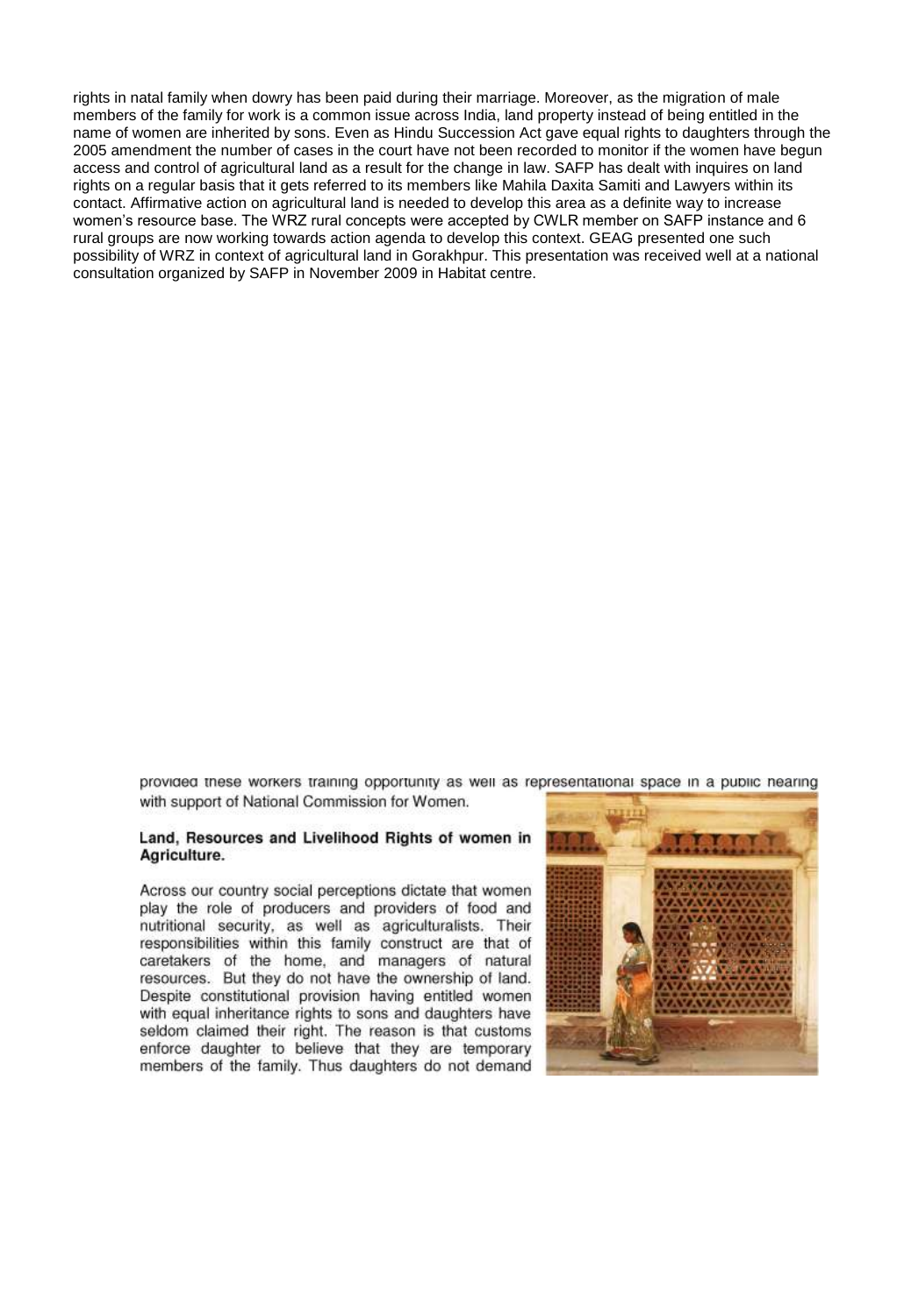SAFP received media attention for the first ever public private partnership on agricultural land. Please down load (the SAFP Suzlon Foundation csr brochure) http://sathiallforpartnerships.org/publications/ to review one of the major achievements of SAFP in this year. There are many dilemmas civil society groups like our go through when we engage with the market. It is these very corporate who displace people so why ask them for small take away. The fact remains that we do need to engage with the not only the market but also the very people we consider doing much harm to society. Peace building is about making bridges and that can be done without compromising values.

### **2.2 HIC Habitat International Coalition: Housing and Land Rights Network**

### **2.2.1 Brief information about HIC and HIC-WAS**

SAFP is a member of Habitat International Coalition (HIC) since 2004. HIC is an independent, international, non-profit alliance of some 400 organizations and individuals working in the area of human settlements. The strength of the Coalition is based on its worldwide membership that includes social movements, grassroots organizations, civil society organizations, NGOs, academia and research institutions, and like-minded individuals from 80 countries in both North and South. SAFP has played an instrumental role in upholding women and land rights issues within HIC. For this contribution SAFP has been on the board of HIC for the past 4 years. A shared set of objectives bind and shape HIC's commitment to communities working to secure housing and improve their habitat conditions.

HIC reaffirmed strategic focus include:

• *Developing relationships* inside and outside HIC, through advocacy, promotion, facilitative, supportive and direct action; and strengthening civil society's role in improving housing and settlement development.

• *Strengthening people's processes* by supporting community based efforts to improve housing and settlements and alleviate poverty by assisting a broad range of people's actions, addressing a set of core issues: housing, governance and poverty.

• *Advocacy for recognition, defense and full implementation of housing rights*, to improve the quality of life of the poor through improvement of housing conditions, in additional to income enhancement and social empowerment; and to move toward sustainable environment.

Currently **activities** concentrate on:

• Solidarity actions for the Right to Housing.

• The global implementation of popular and democratic strategies towards the planning, financing,

construction and governance of human settlements called Social Production of Habitat.

The discussion and implementation of the Charter of the Rights to the City, which has been initiated in Latin America.

- The participation at the World Social Forum and the Regional Social Forums.
- Information and experience exchange regarding social habitat issues all over the world.

SAFP took on global Coordinator role for HIC – Women and Habitat Network in February 2009. Through the year, this network was represented at UN habitat meetings as well as women and safe cities campaign.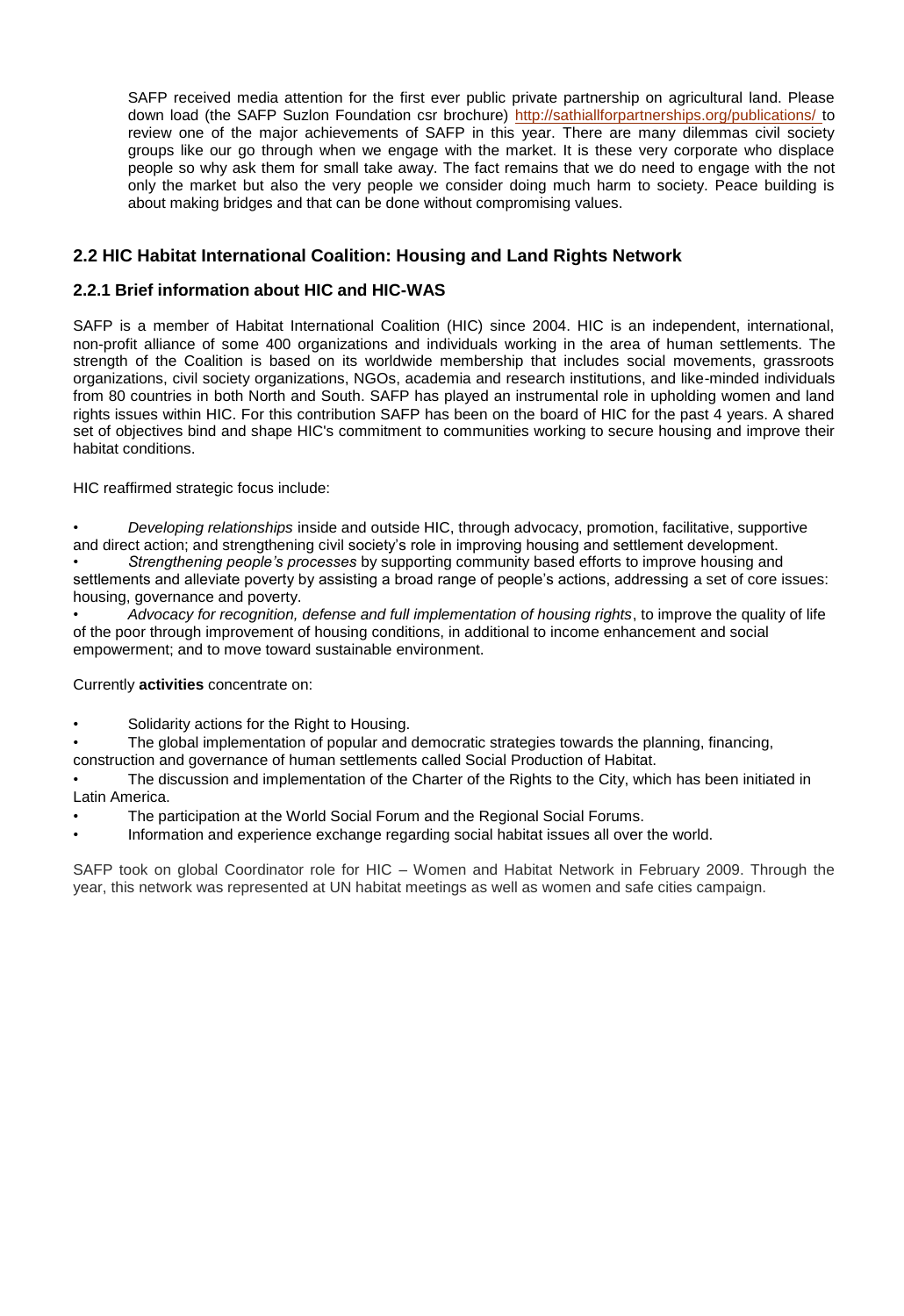The Women and Shelter Network (HIC-WAS) – now renamed Women and Habitat Network (WAHN) is a group of organisations that recognize the particular struggle of women in accessing land and housing and in participating in all aspects of human settlements development. Member organizations support and work with low-income communities, and link to provide mutual capacity-building and solidarity both regionally and globally. The network has developed initiatives highlighting and strengthening women's participation in the struggle for land and urban services, and has had a formal consulting relationship with UN Habitat since 1989.

The network is composed of initiative centers that actively promote the objectives and activities of the network through concrete work in their respective countries. These designate a regional or sub-regional reference centre that together form the Women and Shelter Group, the directing body of the network. The group formulates policies and designates the International Secretariat to facilitate and support the network's activities.

The Women and Shelter Network's primary goal is to foster healthy, improved and sustainable human settlements for women in low-income communities.

HIC-WAS works at local, national, regional and international levels:

- ·to promote and strengthen horizontal exchanges among members
- ·to support lobbying for women's land and housing rights
- ·to link global processes with local action
- ·to provide greater access to information and training on human settlements
- ·to create public awareness about the priorities of women and habitat
- ·to voice the concerns of women in low-income communities
- ·to ensure women's concerns are policy priorities for agents working in human settlement development
- ·to develop and deliver campaigns that ensure policies support women's priorities

• ·to promote the development of disaggregated data and clear indicators that measure women's access to land and shelter

*Source: HIC GS* (07-08-2007).

#### **2.3 Events & outcomes**

- *a) Local and national*
- 1. Training program for Women workers in Tamil Nadu organized by SAFP in Chennai 22 April 2009) *Objective: To understand what conjunctive land use could be in context of work outcomes expected*  from a group of Dalit and HIV Aids affected women. The groups were identified by SAFP with *assistance from UNIFEM and land negotiatied for their use from a wind enrgy company called Suzlon. Outcomes: 40 women signed a one year agreement for use of 100 acre land that the company held on lease from the government. This first ever Public private partnership was received well by the media.*
- 2. Meeting with Ministry of Statistics in Puducherry (26 April 2009) *Objective:To understand gender data gaps that Government of India need to focus on.*

*Outcome: SAFP was invited to make a presentation and oit choose to focus of gender data gaps in resources. It was later asked to work further with the ministry to develop this in shape of a proposal. The proposal went through different stages of approvals in the systems of ministry of statistics. SAFP put together a highly competent team of professionals to work on the proposal frame work and presentations. The process itself was very educating for SAFP since it ionvolved research and knowing how gender resource differential will continue to a gap that is an area of work for future.*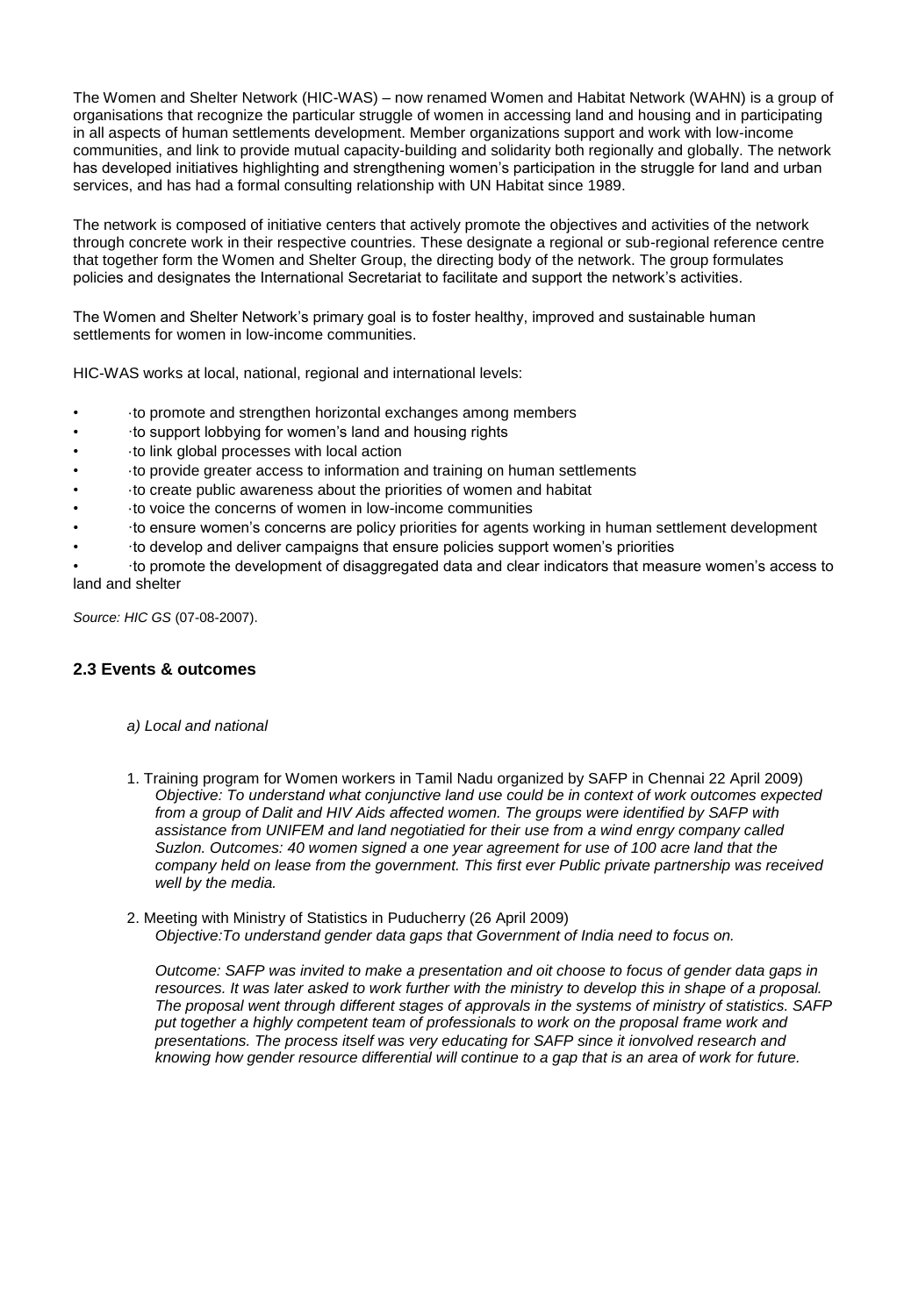- 3. ICCO meetings (27 May 2009) *Objective: To plan year long activities towards Copenhagen summit on climate change in relation to food security Outcomes: SAFP along with other partners planned activities toward the build up of Copenhagen summit on climate change. It performed two specific responsibility of developing the web site for FWSCI and impact gender dimensions of the coalitions work.*
- 4. Suzlon meeting in Radhapuran (2 June 2009)

*Objective: Strategy to develop work on women and land for UNIFEM, Suzlon and UNIFEM Outcomes: A draft MOU was developed that has a detailed project plan as well as logframe of activity that could help women in Radhapurum make productive use of the land grant and SAFP to work at the national level to upscale the experience.* 

5. Presentation to Ministry of Statistics and Planning ( MOSPI) (27 July 2009)

*Objective: To propose to the ministry action agenda to include gender resource gap as a part of the next NSSO round of data collection. Outcomes: The proposal was well received by all office except one. This officer raised relevant queries on methods that need to be adopted to make the exercise of gendered data gaps of resource available by a ministry on an ongoing basis. The NSS data collection did not take recommendations on board. The matter is till pending with the ministry at present* 

- 6. Meeting with Migrant workers by NCCUS at ISI Delhi (28-29 July 2009) *Objective:To review what the unorganized sector socialsecurity legistation had done on the issue of migrant workers. Outcomes: The bondage of the workers was seen as a area of work that needed to be focused for immediate policy and programme work. SAFP along with other participants worked on a bonded labor study after this meeting to carry forward learning from this consultation.*
- 7. Meeting with National planning commission to propose WRZ (29 July 2009)

*Objective: To promote WRZ as a concept with Planning commission Outcomes: Regular interaction with planning commission was opened up. The planning commission later agreed to invite SAFP for a presentation on wrz on 18 Nov 2009.* 

*International Conference on District Planning in Kollam organized by ISS and UNDP (August 2930 2009)* 

*Objective : To impact district planning with women and space discourse.* 

*Outcome : SAFP presented the WRZ context in this conference. This work was done after a prolonged field work in Kerela where focus group discussions were organized by SAFP with Positive women Network, Kudumbashree as well as members of Self Employed women's Association.* 

8. UNIFEM Project Completion Events at Habitat Center, in Delhi (17 September 2009)

*Objective: Trained gender advocates presented their ideas around WRZ to invited panelist Outcomes: more than 45 gender Resource rights advocates trained themselves on initiatives of SAFP to work on women resource rights agenda within their sphere of influence.* 

9. WADA NA TODO Tribunal in Delhi (25 September 2009) Objective:To record testimonies from women on climate change to feed in the Copenhagen Climate change summit *Outcomes: SAFP prepared three different interventions for this tribunal. The over all analysis of the work was taken to Copenhagen and the women movement representatives could refer to this work as evidence to speak on behalf of women as mitigators of climate change interventions.*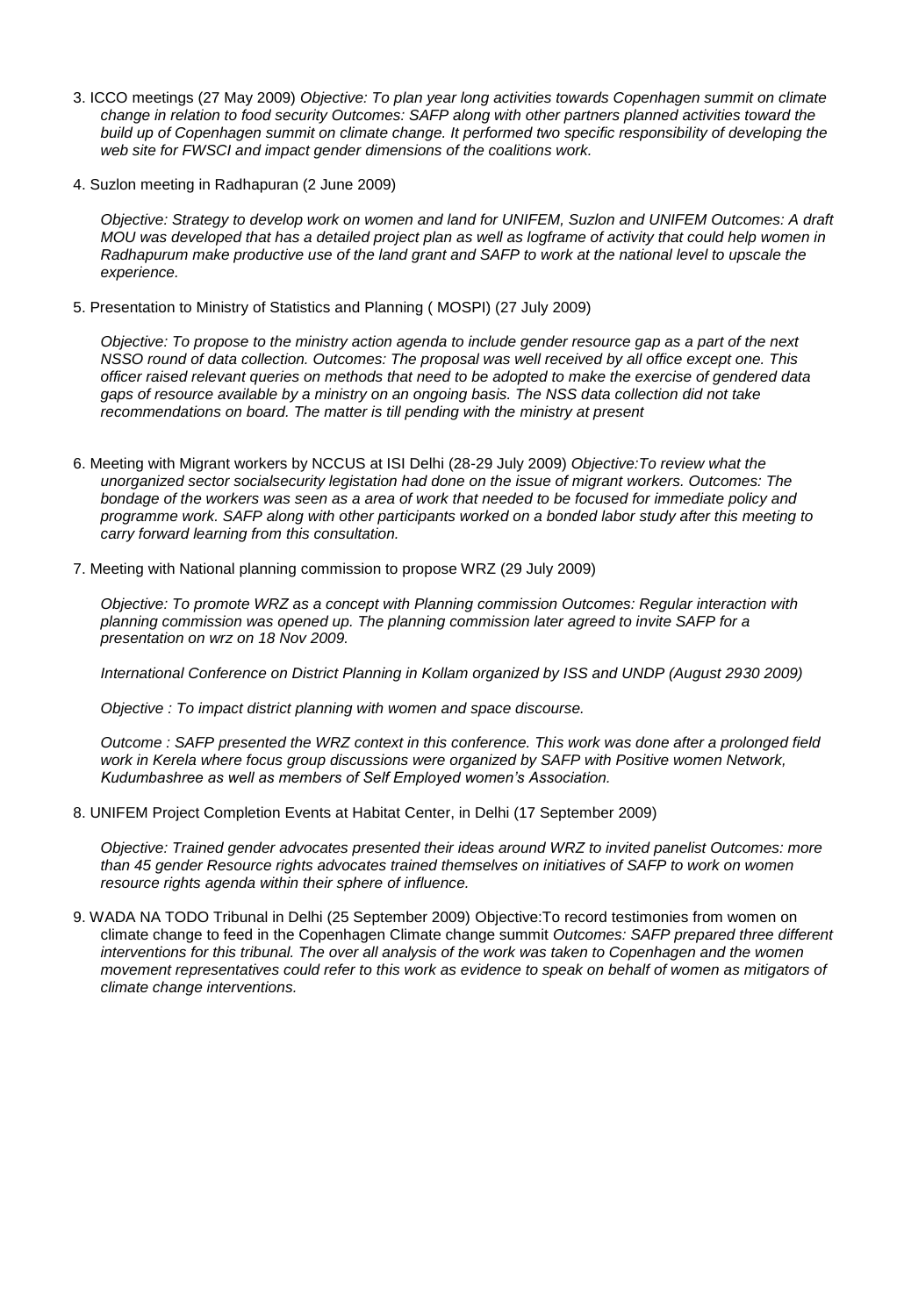10. UNDP Presentation (26 November 2009)

*Objective: A presentation was made to UNDP in Delhi on how a group of their staff could be trained to work better on their women empowerment project in Raidas, Jaunpur and Mirzapur Outcomes: SAFP drafted a training manual and a method to work on women and resource increase that was submitted to UNDP. Another organization was chosen to carry out the training. None the less the framework developed for UNDP project was useful for SAFP partners in UP and Delhi. A group of young leaders in Kusumpur Pahari were trained subsequently to strengthen their work on gender equality.* 

11. Presentation to Chhattisgargh government (3-4 December 2009) *Objective:* Presentation of Gender Sub-plan idea to Chhattisghargh government representatives *Outcomes: SAFP roll out plan was utlised by the state planning board as a framework to carry forward work through the state training dept.* 

*A small team of people in Bilaspur are now ready to develop work further on gender sub plan in the district.*

#### *b) International*

1. UN Habitat Governing council meeting, Nairobi (1-2 April 2009) *Objective: To impact the UN Habitat GC meetings with Gender Equality Action* 

> *Outcomes: The UN habitat program agenda got impacted as proposed. The women groups were gathered in full force at the meeting. One of the groups got major role in the ongoing programmes. Others got sidelined or had to work in collaboration with the master group. Groups like SAFP were left to organise within world Urban campaign activities.*

2. HIC meeting in Cairo, Egypt (8-17 May 2009)

*Objective: Land issue in Middle east got discussed and other regions got shared* 

*Outcomes: The exchange helped HIC members to re strategize themselves as a collective to impact World Urban Forum and World Social Forum in a organized way.HIC WAHN got an opportunity to reconstitute itself.* 

*3.* Meeting with US senators (8 October 2009)

*Objective: Input on Youth and gender equality issues to a team of US youth senators* 

*Outcomes: SAFP interacted with a team of US senators on youth and women rights in India to make them aware of issues taken up by the young people in India as they seem relevant to them.* 

4. UN-Habitat meeting in Barcelona, Spain (12-16 October 2009)

*Objective: To develop the constitution of the World Urban Campaign* 

*Outcomes: The activities of the World Urban Campaign were decided with a set of strategies. SAFP and HC included gender equality concerns that competed with over all inclusion and getting sidelined by the over all push for climate change as well as only technological solutions to urbanization.* 

5. Training field testing on Islamic tool on women and land Rights in Jakarta. 26 Nov-6 Dec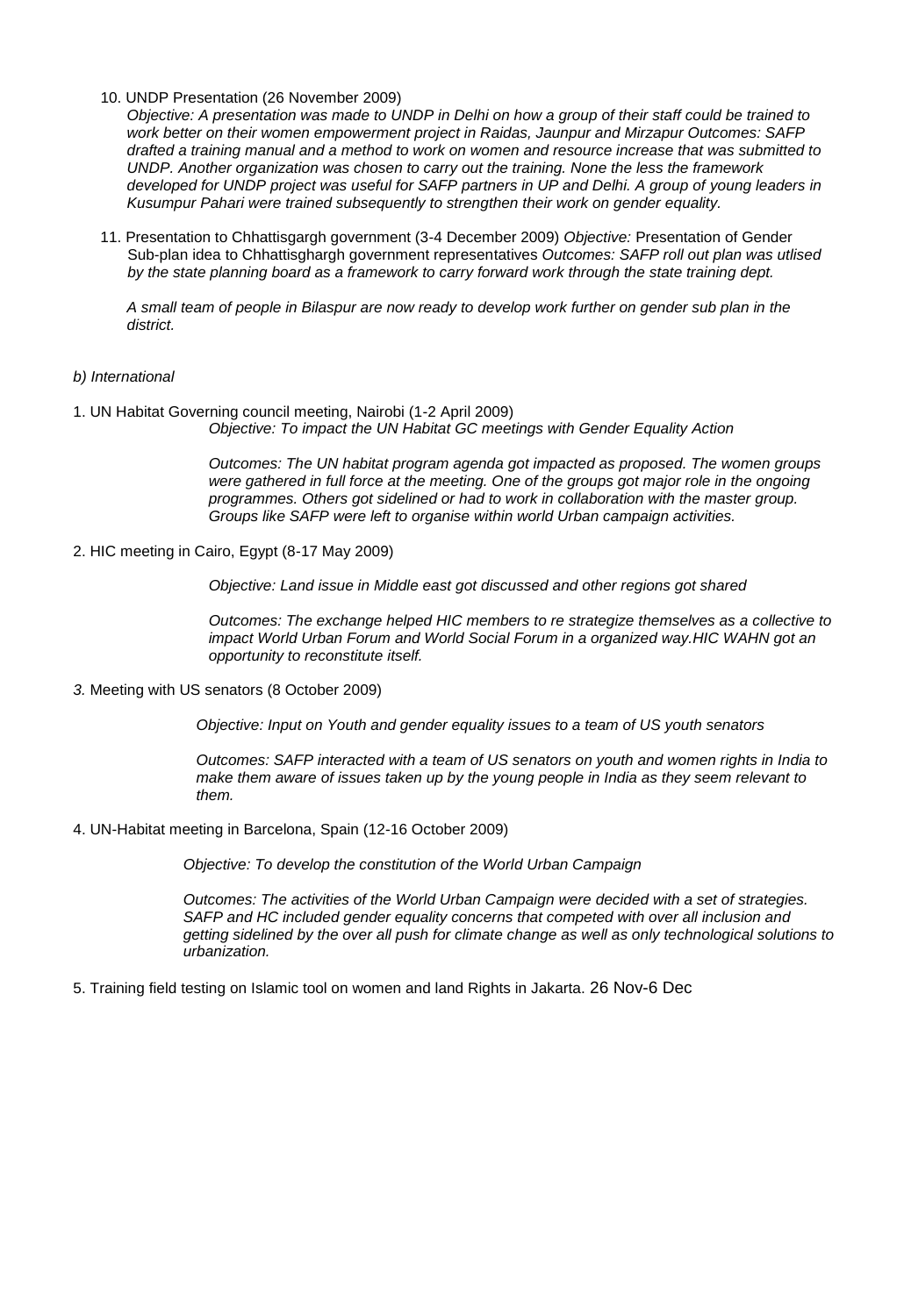Objective: UN Habitat with its partners including HLRN had developed an Ismaic framework on woman and land rights training.

Outcome : SAFP was requested by UN Habitat for trainers to undertake the field testing for the tool. SAFP approached many people for participation but travel Jakarta to was not possible for many members and it selected Dr Sabiha Hussain for the task. Dr Hussain had a very insightful presentation to offer as her academic work was related to the topic.

- 6. Developing UN habitat partnership agenda in Paris (9 December 2009) *Objective: To develop a partners platform to impact World Urban Forum civil society round table conference. Outcomes: HIC partners including SAFP worked to develop this agenda. HIC was able to chair the session at World Urban Forum.*
- 7. GTZ Gender mainstreaming event (16 December 2009)

*Objective: GTZ vocational training stream gets their gender mainstreaming strategy revised Outcomes:SAFP was invited to provide field experience of developing monitoring indicators on gender mainstreaming. The impact was good and SAFP was able to connect to GTZ office in India for work in Uttranchal. SAFP provided a local application for gender monitoring indicators to GTZ on its return.* 

8. Meeting with Nepal Parliamentarian (21 December 2009)

*Objective: Input to land rights committee of Government of Nepal on women issues.* 

*Outcomes: SAFP made a presentation to a team of parliamentarians from Nepal on women and resource rights at the UNIFEM Delhi office.* 

*9 World Urban Forum and HIC board meeting in Rio March 20-28,2010* 

*Objective: Input on women and resource increase at WUF and the HIC meetings Outcomes:* 

*SAFP representative made a presentation to HIC on women and habaitat network strategy at the HIC general assembly. Through WUF it participated by lobbying government representatives of Spain, India, Bangladesh and Brazil. As a result on return from the WUF SAFP was able to input on strategic directions to Ministry of Women and Child delegate to the IBSA conference that was deciding priorities for itself as a ministry to present to Prime Ministers of the three developing nations. ( Brazil, India and South Africa)*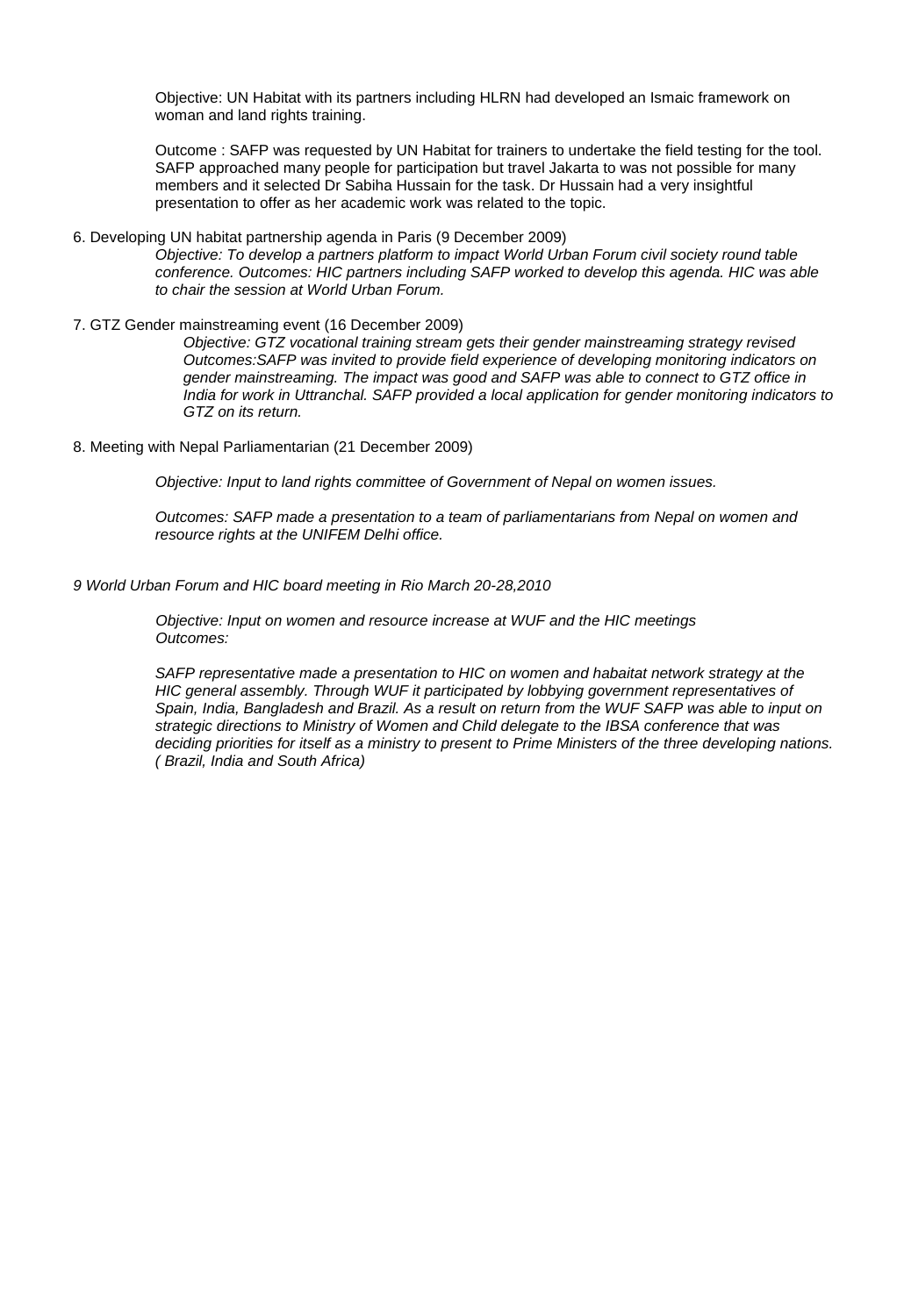# **Chapter 3 Refining Thrust for work on Disabling Mental Illness (DMI)**

SAFP aims at partnership for a movement to achieve highest levels of `wellness' and coping skills for persons with mental health/illness and their families. DMI has been another planned area of intervention. We shared the concept with organizations and sought partnerships on the issue. Our aim to create opportunities to try out new ways to **redefine care and rehabilitation strategies and initiatives**.

For the past year efforts were made in meetings organized by different organizations and groups to convince funding agencies, DMI families, corporate houses as well as government of the belief that people with mental disorders can get to a state of living a life independent of many of their present crutches and barriers. We conceptualized and initial the programme in which KPMG linked the students in Shri Ram College of Commerce (SRCC) (University of Delhi) with DMI families, to help them get an economic independence. We also have worked with Bapu Trust, Basic Need, and ANJALI on bill of rights for people with mental illness.

The Objectives of the DMI programme as seen by SAFP:

- Conduct situation assessment across economic classes and what is currently available to them
- Explore and pilot outreach mental health services in Delhi
- Resourcing and networking with scanning of the government, private and other charitable institutions.
- Sensitization workshops for various government depts./ministries, NGOs, family groups

The Intention in time is to build up partnership with and for the persons affected with mental health ailments, the related families towards addressing the cause of the affected groups of people. In order to reach the stated goal we intend to promote active involvement of groups, support capability building initiatives, counseling and sensitization at the family level, network and build alliance with people and larger institutions by forming an informal pro-active support group at city / zone level.

Ms Deepika Nair from SAFP has been an integral part of regional discussion for review of National Trust Act for guardian ship issues of mental health patients. She has developed advocacy such that more allocations can be set aside for care givers training. Under this group of activities most disabilities rights activist are not accepting mental illness as a disability but a big group has now emerged to lobby for its acceptance. Ms Nair has similarly made significant contribution to the mental health act and persons with disability act that Government of India is reviewing in light of UN CRC. Ms Nair is co founder of Nazmi held a workshop on knowledge building exercise on mental health at community level. Nazmi has had 7 rounds of meetings on the laws related with mental health. For the ARDSI( Alzimer Related Dementia and Delhi Chapter) Ms Nair lent her personal care givers experience for a photo shoot in December 2009 as part of creating a global photo exhibition to show on the national summit to develop a dementia strategy at India level. Abstract of Ms Nair's presentation went in the India report of the ARDSI.

SAFP has been very keen to promote care givers supporters placement as a service. Towards this SAFP assisted the setting up of a "Hum Placement service" which is now run as an individual enterprise of a group of young women. Along with other NGos such as detailed discussion have taken place on how elderly can be supported through such assistance and other self help activities.

SAFP has a special involvement with people with mental illness. Thus along with other groups working on disabilities and livelihood, SAFP worked on creating training opportunities. For example Saburi had set up a employment and training network that SAFP is a part off. Under this activity SAFP organized and attended programs with Air tel Bharti, intershoppe, coffee board and institute of retail industry. The purpose of these events was to sensitize the corporate sector as prospective employers of the persons with disabilities and organize training programmes for the target group.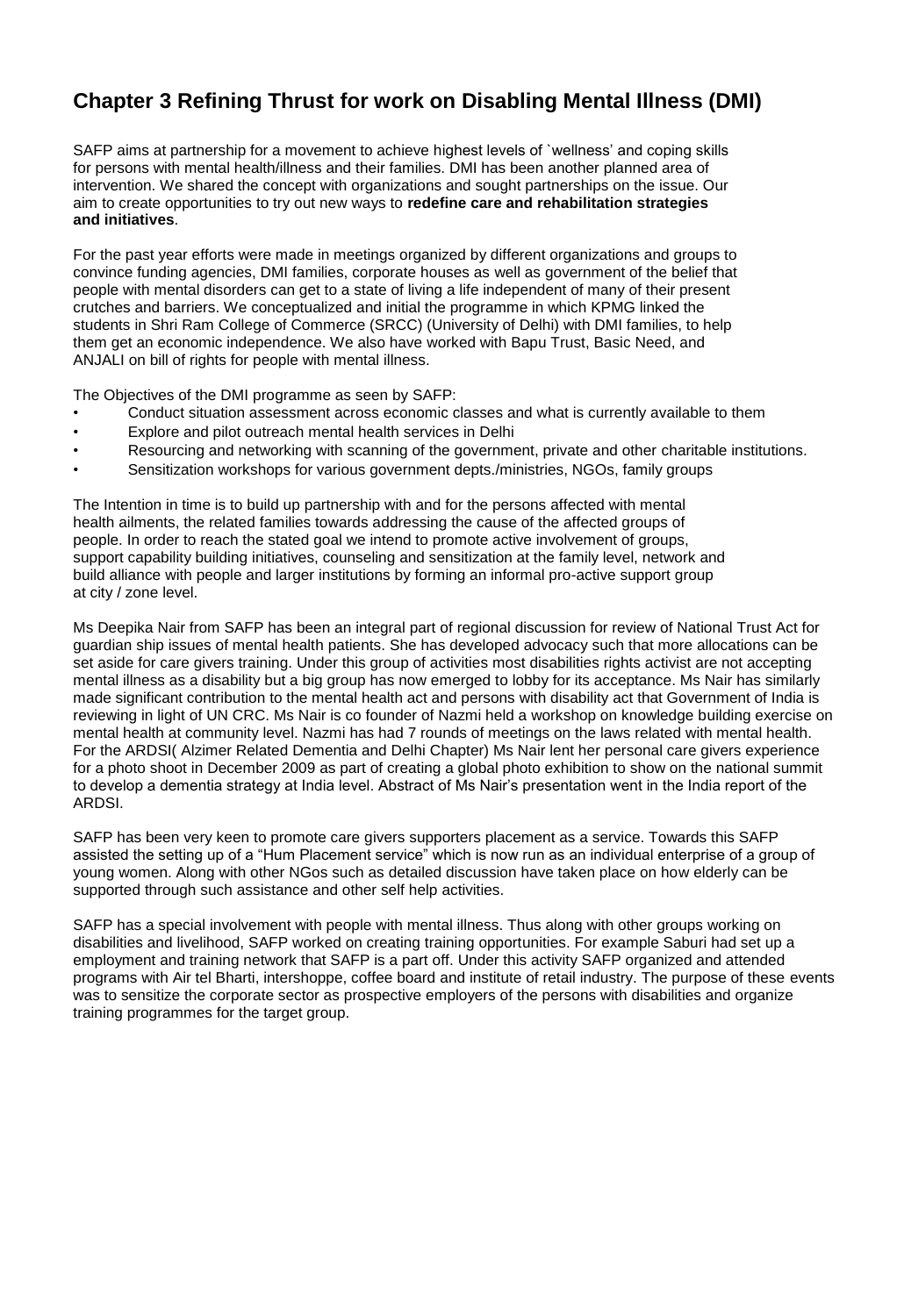# **Chapter 4 International internship program**

SAFP believes in the involvement of Youth in its work. For this reason it relates with different organizations to

include young people in the discourse it generates. The experience of SAFP has been shared and learnt through international internship program. A partnership initiated with AIESEC in 2007 has given SAFP opportunity to work with the organization to relate with youth from different countries and his train them for under which g<br>=P

Besides IASEC, internship for senior associates has been iven offered to HIC members. An exchange between Shelter for Urban Poor Dhaka and SAFP took place in 2009 to train a 'n h staff member called Ms Jesmen Akhter on women and habitat issues. Mr Alberonee from Dhaka visited the SAFP office to firm this exchange programme as a result of which program ideas were exchanged and the two organization have been able to develop their work of women and resource staff increase. firm

Through out the year communication with Roof tops Canada as continued to place Canadian youth intern with SAFP that  $\circ$ fructified in last week of March 2010.





Mr. Joey Chow

A Graduate. Mr Chow from China worked on developing work on the youth and gender equal habitat program that was submitted for consideration of UN Habitat. Mr. Chow contributed towards developing SAFP presentations at UN Habitat and UNIFEM and worked on CWLR web site during his stay with SAFP. Joey continues to be of help to SAFP on line even after his return to China.

Intern from 06 Feb 2009 to 6<sup>th</sup> April 2009

*Name of intern, description and duration*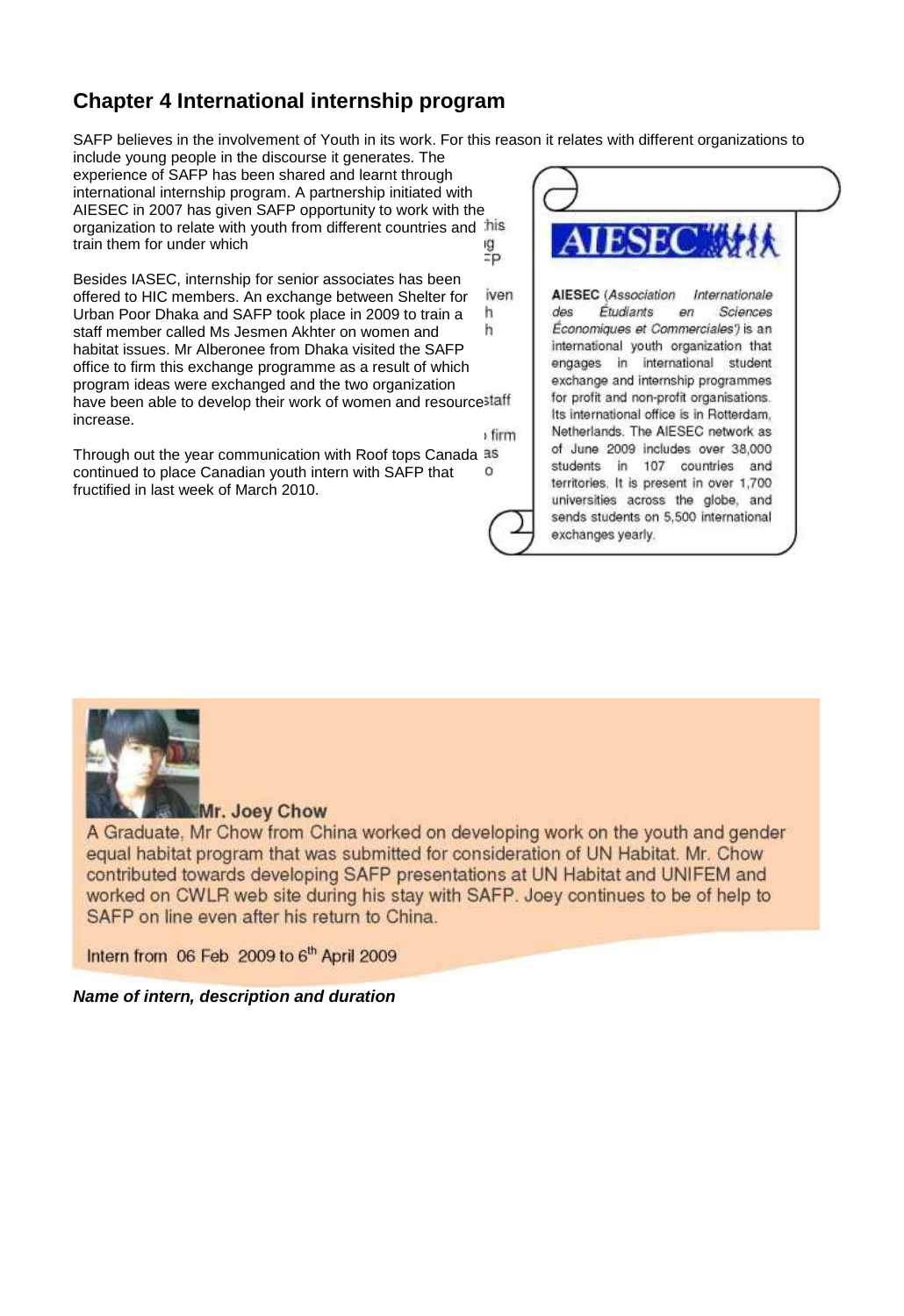#### *Name of intern, description and duration*

All IASEC interns worked on developing the work of SAFP with youth. A meeting was held in UN habitat with young people where ideas on women and habitat were shared. Student from Africa and Australia were in touch with SAFP team to gain from experience that could be shared on email. IASEC vice president Ms Aditi Sethi and Her successor Karan Chabbra were instrumental in planning a 8



Ms Jonna Bak

A Graduate, from Polland, Ms Bak worked on developing work for SAFP on gender gap in resource base. She continued work that Mr. Chow did on the youth and gender equal habitat program and followed up with UN Habitat on inclusion of the concepts. These concepts were then taken on by UN Habitat that now supports along with UNIFEM a program in Delhi on the issue. Ms Bak also developed and set a web site for Food Water and Security Network India as a contribution of SAFP to the network.

Intern from 28 April. 2009 to 26th June. 2009

### Name of intern, description and duration



#### **Mr. Alessandro Tosatto**

Marketing and Management Graduate, from Italy, Alex contributed towards developing SAFP work in the area of women's rights. His current assignments include developing business proposals and updating SAFP web site. He has also drafted designed this annual report.

Intern from 21st Dec. 2009 to 07th Feb. 2010

cities campaign on youth for women and habitat. Ms Adithi Sethi attended consultation organized by SAFP to promote IASEC voluntarism with CWLR members.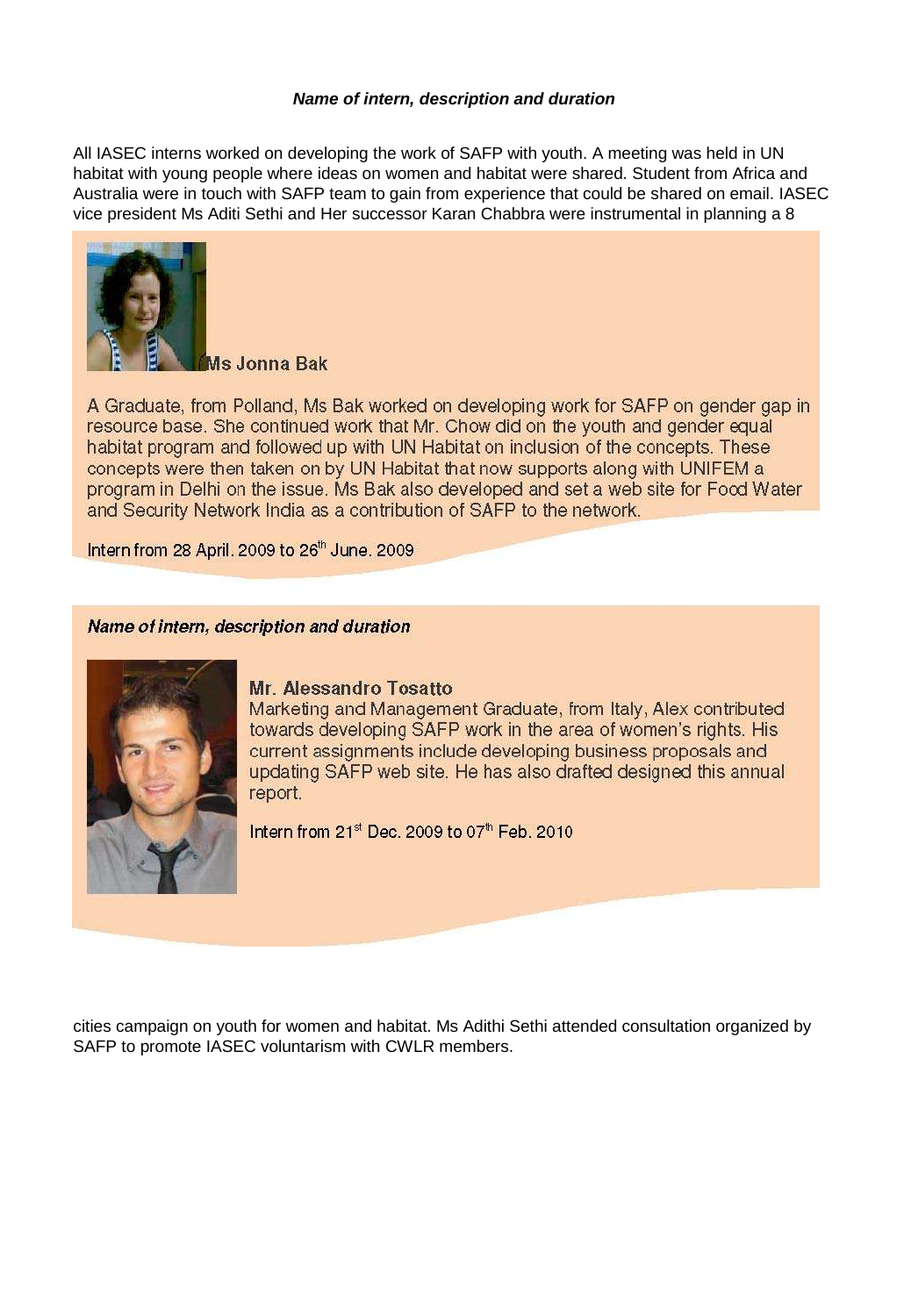### **Chapter 6 Our project: Sustainable Development Gender Equal Zone**

Let us share with you the dream: can communities take charge of their habitat to take responsibility for nurturing areas to make them sustainable in a way that there is also equality of resource distribution between women and men? Yes they can and this can be supported by the local authorities. The EU countries have signed up charters for equality between women and men in an area. Based on EU draft we could make our very own charter that can make gender and generation equality sustainable resource zones.

SAFP advocate that government and community leaders should give women groups infrastructure, credit, training and support to set up neighborhood care and entrepreneurial work. We advocate designing cities and villages in a way that spaces including parks, parking lots, housing plots, some floors in community and commercial centers are designed and owned by women for the care functions in an area. We call such spatial planning a Sustainable Development Gender Equal Zone (SDGEZ) that may be owned by women and include men for support to develop what a community requires in a neighborhood. The only condition in this arrangement is that properties, whether private or public, need to be in long term possession of local women groups to be designed and managed by them on what they consider as the best use for their good and therefore the service of the community or the neighborhood that they belong to. This way, perhaps, women and men of an area will plan with the government on what care and area needs

and how women groups in each area get skilled to deal with infrastructure management as well as income generation activities to make neighborhood a productive place.

SAFP advocates an increase women resource base to achieve greater economic development with gender equality for sustaining any development effort. An equal society will be more productive and be able to face more challenges. If women and men together plan how to share resources in a neighborhood to For more information about the

sustain human beings, they could also plan how to sustain Kerala SDGEZ concept and plan

the resource within their district and area development

see:

plans. In Kerela a group called inspiration has developed a sustainable development zone. We propose the same in a www.inspirelot of other locations, first of all in Delhi, where our office is india.com/concept1a.htm located. The pilots can begin in areas where we have talked with communities. For this we will need to plan the entire administrative zonal area. A study should determine what resources the area has in terms of water, forest and green cover, public and private property. Which of the resources have come under planned net and which remain that can be reallocated or redistributed. From this resource mapping can be listed project ideas to develop sustainable development resource zones that give equally to women and men opportunities to sustain resources in a manner that the areas water, greens and soil remains to give value to life and its regeneration within this urban village.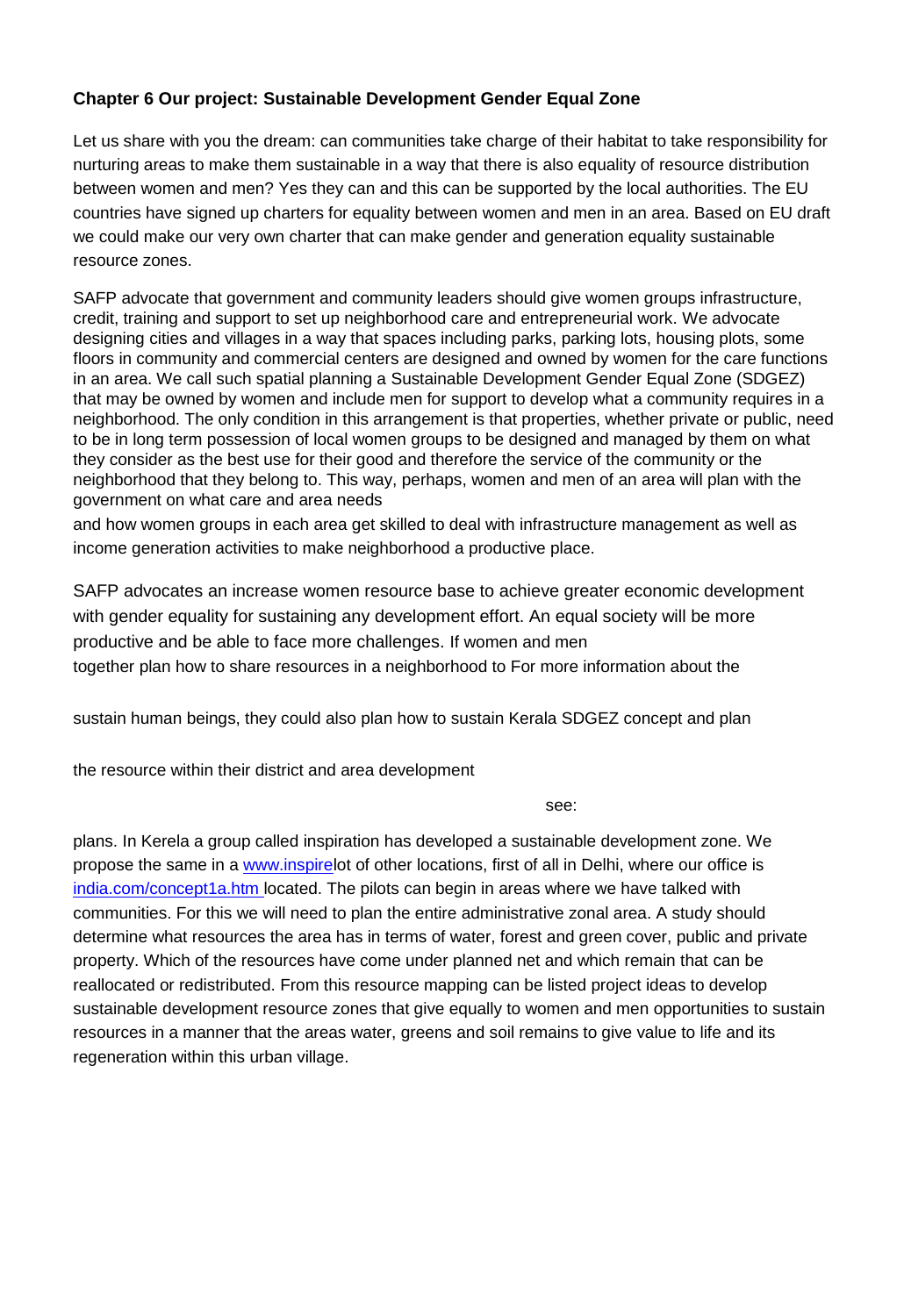The Integrated District Development Plan of Kollam has taken ideas on policy and project ideas from SAFP advocacy. The town planner who is planning the sustainable development zone in Edakochi is considering how the women resource zone can be planned within the initiative. We have moved to a level on this concept in Kollam and Edakochi in Kerela and see every reason that the same pattern can be followed for it to become a reality in Delhi and in other areas.



LCC: Local Convenience Centers ( for care and production) designed and managed by women groups but used by all, owned by the corporate on government/church/temple/mosque land.

The role of deprived populations and the women within these sections needs to be crafted for inclusion and this will mean that resources for orientation and training of different groups will need to be kept aside for them to be a contributing entity of the economic growth of enterprises and neighborhood services. Women would work together and jointly with men, in collaboration with association, private and public partnership.

Planning the area to be developed in a sustainable way is necessary. As seen above in a SDEGZ plan for the Kollam district, in Kerala, services, infrastructures and land are interconnected. Land dedicated for agriculture is near micro enterprises and the market, so the products can be used and/or sold. The provision of services, as care, water, waste, energy and transport services, to carry products as well as local workers to reach workstation. Care facilities need to be built for both tourists and for internal migrants with adequate accommodation.